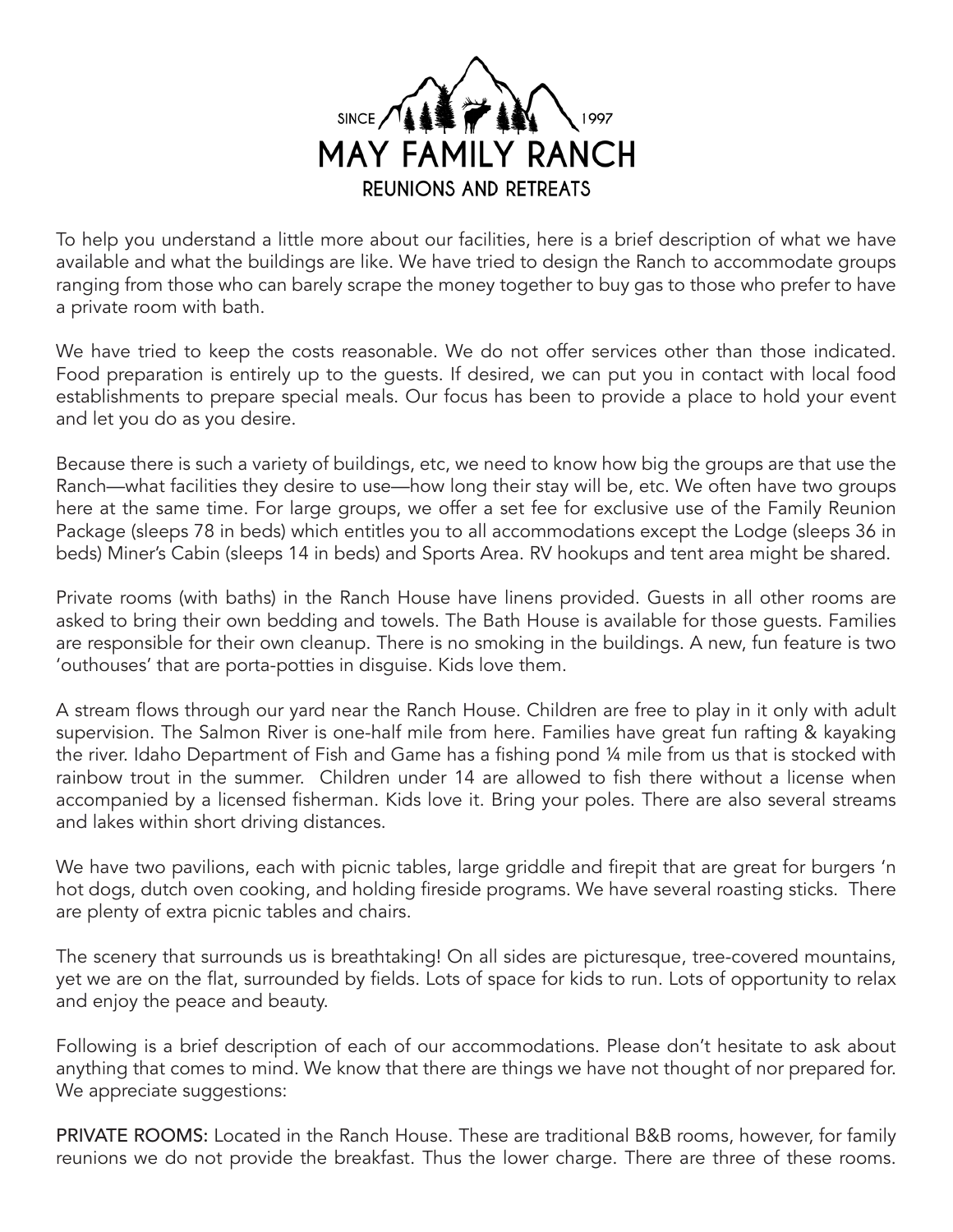Each has its own bath, heat, and air-conditioning. Linens are provided. Two of the rooms, Teresa's and Lynne's, have a queen and a twin. The third, Jeff's, has two queen beds.

BUNKHOUSE: Charming small log building with head-to-foot bunks. Bottom bunks are full-sized. Top bunks are single. The only 'privacy' is a small dressing room. It's carpeted, has a propane stove for winter use, sleeps 26 persons. Wonderful place for cousins, children, even grown siblings who want to really be together. Bathroom accommodations are in the Bath House.

LOFT: Is literally the loft of a 100-year-old restored barn. There are nine carpeted little sleeping rooms, each of which is equipped with a very good queen-sized bed, individual heater, overbed light, shelf/ hooks, and little else. Family Kitchen and Bath House accessible without going outside.

FAMILY CABINS (Alaska, Navajo, and Alpine): Each accommodates eight persons. Sleeping room only. Two sets of twin bunks and one set of queen-sized bunks. Is only one room…no cooking facilities. Bath House andkitchen are just a short distance.

RV HOOKUPS (6): Water and power available at site. Waste dump on property. Grassy area for selfcontained campers/RVs.

TENT AREA (5): Almost unlimited. There are over 2 acres of grassy area which is available for tents. Outhouse or Bath House use.

FAMILY KITCHEN AND DINING ROOM (separate but connected): Can accommodate up to 100 persons seated at tables. Also great for family activities. Furnished with traditional double-oven stove, 2 refrigerators, sm freezer, grill, cooking equipment (generally adequate for most groups), serving equipment, soap, towels and dishcloths, ample tables/chairs. Bring own eating utensils, plates/cups/ napkins, etc. Large walk-in cooler available across driveway. Family room has hanging movie screen, if needed. There is no charge for either of these buildings. However, they are assigned by owner according to size of families.

PATIO KITCHEN: Good-sized kitchen/seating area for smaller groups…opens onto patio. Adjacent to The Hideout. Same amenities as Family Kitchen. Only freezer is top portion of refrigerator. Use of large walk-in cooler if needed—which is just outside of kitchen. Can accommodate families of up to 50. No charge for use, but is also assigned by owner.

THE HIDEOUT: Multi-purpose room. Adjacent to Patio Kitchen and Lodge. Available for use per request. Seats approx. 50 persons. Wall-mounted movie screen for use if needed. Carpeted.

BATH HOUSE: Attractive building with four showers and four toilets—each in their own private room. Four sinks in the 'common area'. Furnished with paper towels, toilet paper, and hand soaps.

SPORTS AREA: A 200' waterslide—that is a hit with all ages—basketball half-court, volleyball, horseshoes, swings, play area with large playground structure, authentic child-sized log cabin. Large grassy area for all kinds of activities, including softball.

MINERS' CABIN: Self-contained. Sleeps 12, plus has pull-out bed in living room sectional. Has living room, small well-supplied kitchen, bathroom, and four bedrooms. Two bedrooms have two sets of extra-long twin bunks. The other two each have a queen bed. Bring own bedding and towels. Small covered patio on east side (new).